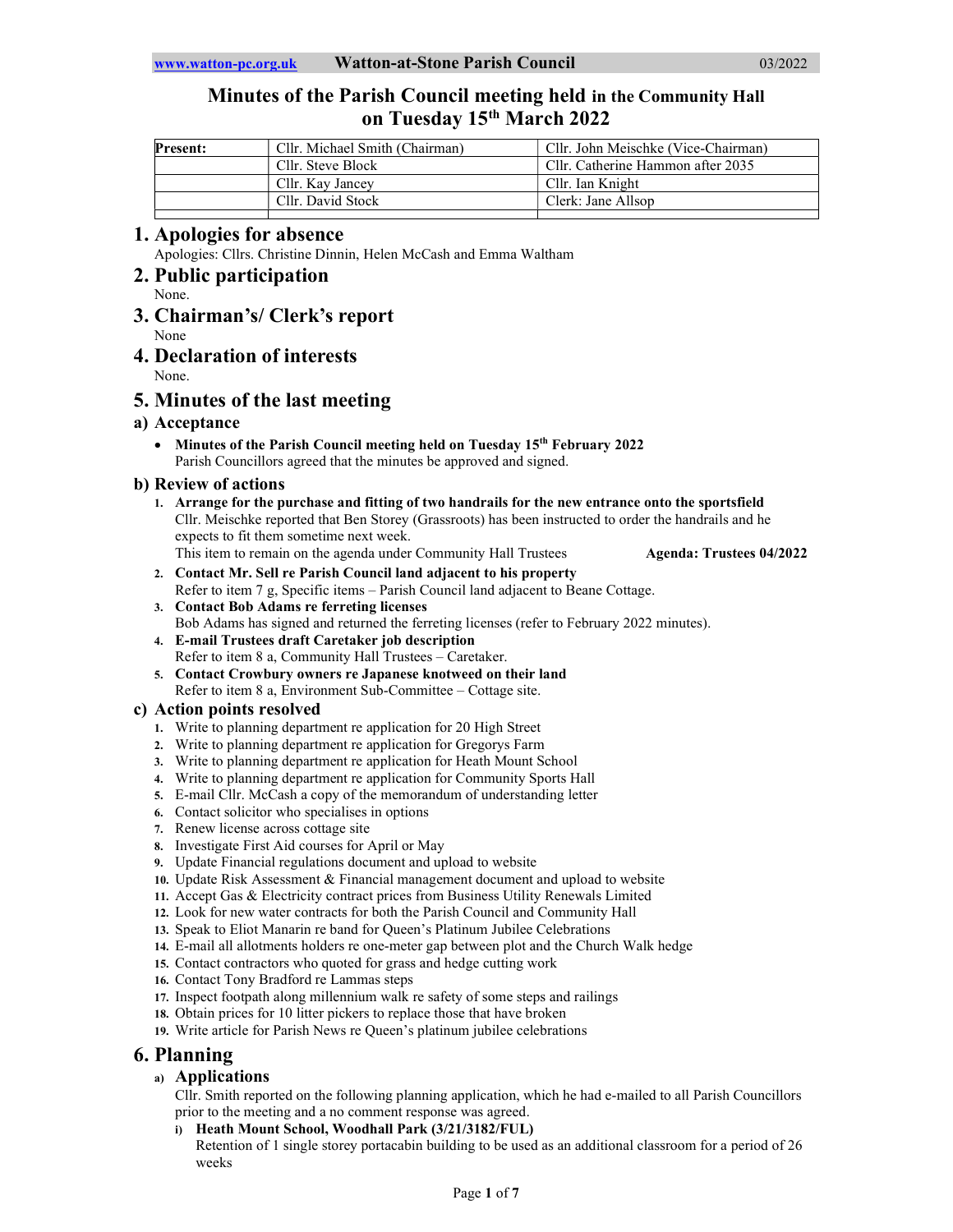### b) Decisions

i) 4 Newmans Court (3/21/0934/LBC)

Replacement of windows and external doors. Installation of new roof lights to rear - EHDC permission granted

ii) 1 Watton House (3/21/1517/HH)

Demolition of detached garage and side entrance way; Construction of single storey and two storey side extension; loft conversion with roof lights new front porch - EHDC permission granted

## 7. Specific items

## a) Neighbourhood plan and benefits

Cllr. Waltham provided the following report.

The consultation finished on 6<sup>th</sup> March and the NP steering group is now adding the statutory and resident comments received to spreadsheets. We will then review them to assess if any amendments to the plan will be necessary. This process will take several more weeks as we received more than 100 resident comments, as well as the statutory responses.

#### b) A602 improvement scheme

Cllr. Meischke said he had still heard nothing about the promised dog waste bin.

The A602 road diversions have been a problem over the past months. A recently completed section of the road, which could have been reopened, was kept closed because the people who had been working on the road are not allowed to remove barriers as they are the responsibility of Highways.

### c) Hockerill footpath behind the George and Dragon public house

Cllr. Smith said there was no progress to report on this item.

This item to remain on the agenda until resolved. Agenda: 04/2022

d) Work required to HCC owned hedge that runs along the Grey House boundary

Cllr. Smith said that he e-mailed County Councillor (CC) Ken Crofton re the state of this hedge, who had mistakenly thought the hedge referred to was from Great Innings into Hazeldell.

Since this communication, a member of public has cut back the shrubbery and dumped the cuttings on the grass area near the Great Innings flats. He said this was a shame because HCC can no longer see the extent of the problem, which required the complete removal of some of the planting.

CC Crofton is arranging for EHDC to remove the cuttings.

#### e) Memorial seats

Cllr. Smith said that a complaint has been received from Alan Headland about the location of the John Waring memorial seat, as it was not installed in the agreed position. He states that in its current location it gets covered in bird excrement and the cricket square will not be visible during play as the sightscreens will hide the pitch.

Cllr. Smith said that the seat was supposed to be installed in place of the old concrete seat at the top of the field. However, as the new memorial seats were delivered a month sooner than expected and needed to be installed in some haste to prevent them from being stolen, there was insufficient time to remove the old concrete seat. He and Cllr. Meischke therefore chose an alternative location for the seat.

#### f) Speed signs

Cllr. Smith said that we are waiting to hear the result of our application for funding towards speed signs for the village.

### g) Parish Council land adjacent to Beane Cottage

Cllr. Smith said that Mr. Sell did not agree to increase his offer of £2,500. It was agreed to inform Mr. Sell that the Parish Council would not accept such a low offer and give him the option of either increasing his offer or paying an annual rent. Action: M. Smith

#### h) First aid course

Cllr. Jancey reported that she had obtained a quote for an identical first aid course from the company we used in October 2019.

In 2019 the Parish Council paid  $\pounds 389 + \text{VAT}$  for 12 people, they have now quoted us  $\pounds 529 + \text{VAT}$  for 12 people, a 36% increase.

Assuming we can claim the VAT back and we charge £20 per person the Parish council would still need to contribute £578 (2 sessions up to 24 people)

Cllr. Jancey has emailed the company to express her disappointment at such a large price increase and awaits their response.

It was agreed to obtain alternative quotations, possibly via HCC (CC Ken Crofton) or EHDC (Claire Pullen), and advertise the current situation on Facebook, our website and to those who expressed an interest.

#### Action: K. Jancey/J. Allsop

#### i) Litter pickers update

Cllr. Meischke said that the group of young people, accompanied by adults, are collecting between 3-6 bags of rubbish a week as part of their Duke of Edinburgh awards.

Cllr. Meischke said that the 8 new litter pickers were less than £3 each, a small price to pay for keeping our village tidy.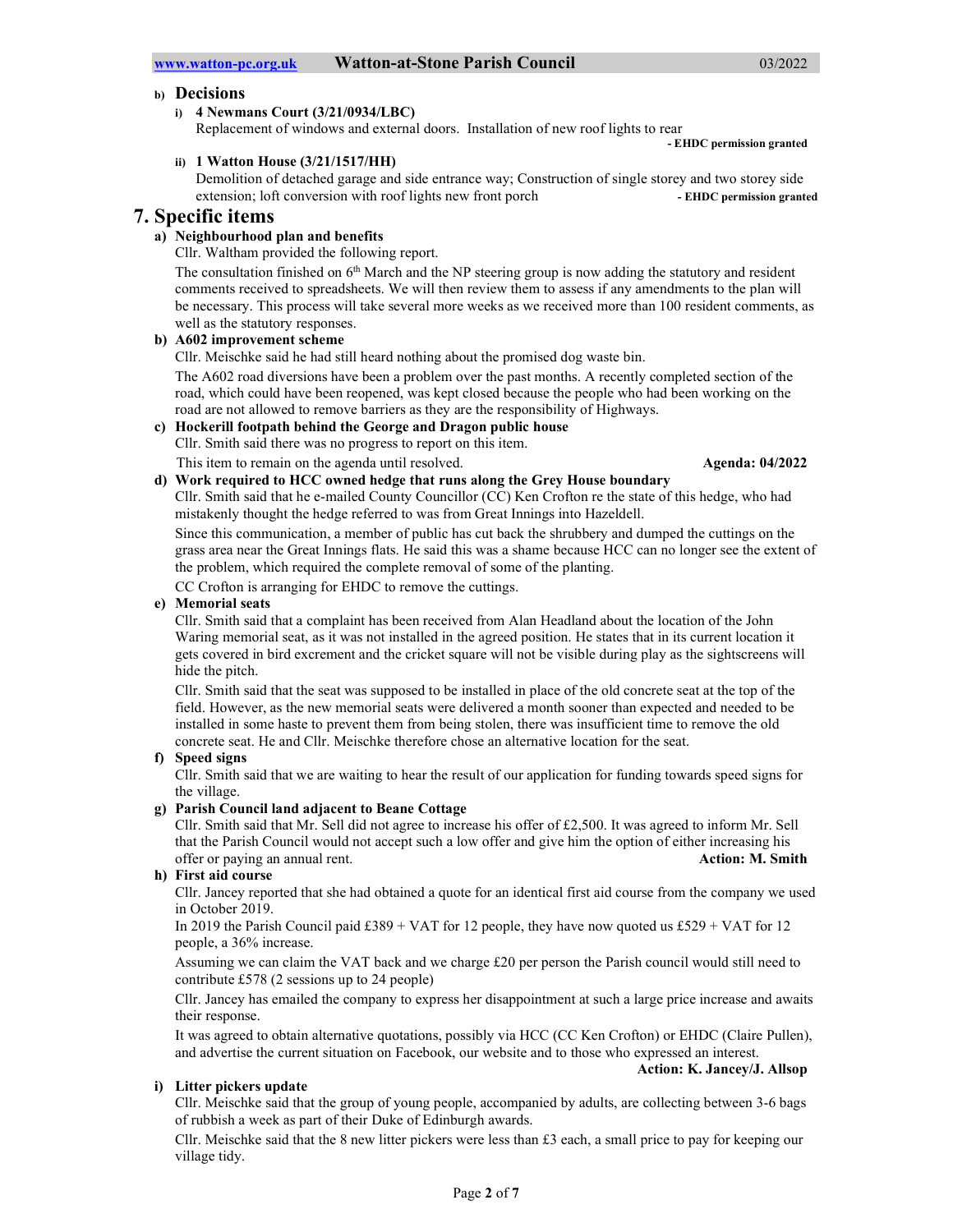## 8. Reports

## a) Sub-Committees

#### Budget & Finance

Cllr. Block reported on the following items.

• Monthly accounts

| <b>Watton-at-Stone Parish Council</b> |                                                                        |        |                                                       |          |
|---------------------------------------|------------------------------------------------------------------------|--------|-------------------------------------------------------|----------|
| <b>Petty Cash Receipts</b>            |                                                                        |        | <b>Petty cash - Payments</b>                          |          |
| None                                  |                                                                        |        | None                                                  |          |
| <b>Payments</b>                       |                                                                        |        |                                                       |          |
| Grassroots                            | Install 2 benches under oak tree on the sportsfield                    |        | 388.90                                                |          |
| Wages & salaries                      | March 2022                                                             |        |                                                       | 1,365.43 |
| Emma Waltham                          | Domain name - was-np.org                                               |        |                                                       | 21.59    |
| Fasthost                              | Domain name: watton-pc.org.uk                                          |        |                                                       | 12.59    |
| Amazon                                | 8 Litter picker                                                        |        |                                                       | 29.95    |
|                                       |                                                                        |        |                                                       | 1.818.46 |
| <b>Receipts</b>                       |                                                                        |        |                                                       |          |
| <b>SSC</b>                            | Line marking                                                           |        |                                                       | 175.00   |
| Sports & Social Club                  | Otr. 4 - 1st January to 31st March 2022                                |        | 397.50                                                |          |
| Watton at Stone                       | Cricket donation paid into wrong a/c                                   |        | 1,050.00                                              |          |
| May Davis                             | Allotment rent and deposit                                             |        | 69.40                                                 |          |
| Watton at Stone                       | return of overpay of NHB grant                                         |        | 2,000.00                                              |          |
| Nationwide                            | Interest                                                               |        |                                                       | 25.13    |
| <b>HMRC</b>                           | Vat rebate                                                             |        |                                                       | 4.804.62 |
| Santander                             | Interest                                                               |        |                                                       | 0.04     |
|                                       |                                                                        |        |                                                       | 8,521.69 |
|                                       |                                                                        |        | <b>Watton-at-Stone Community Hall</b>                 |          |
| <b>Petty Cash – Receipts</b>          |                                                                        |        | <b>Petty Cash -Payments</b>                           |          |
| Archery - Main Hall                   |                                                                        | 70.00  |                                                       |          |
| Bowls - Main Hall                     |                                                                        | 131.00 |                                                       |          |
| Table Tennis - Main Hall              |                                                                        | 192.00 |                                                       |          |
| Tony Silverstri - Pavilion            |                                                                        | 84.00  |                                                       |          |
| Youth Football - Main Hall            |                                                                        | 30.00  |                                                       |          |
|                                       |                                                                        | 507.00 |                                                       |          |
| <b>Payments</b>                       |                                                                        |        |                                                       |          |
| <b>British Gas</b>                    | Gas                                                                    |        |                                                       | 190.68   |
| James Turner                          | Service of 2 boilers on 16th December                                  |        |                                                       | 196.80   |
| Watton- at-Stone                      | cricket donation paid to wrong account                                 |        |                                                       | 1,050.00 |
| Kompan                                | 4 x plastic plus for end of tubes on toddler swings                    |        |                                                       | 14.40    |
| Hertford Planning                     |                                                                        |        | Work required to draw up plans for car park extension | 2,534.00 |
| Watton- at-Stone                      | overpaid from NHB did not take into account £2000 grant                |        | 2,000.00                                              |          |
| Wages                                 | Cleaning                                                               |        | 290.00                                                |          |
| <b>British Gas</b>                    | Electricity                                                            |        |                                                       | 115.23   |
| HCC                                   | Cleaning materials                                                     |        |                                                       | 34.18    |
| Floodlighting Ltd                     | Re-alignment of floodlights following storm                            |        | 216.00                                                |          |
|                                       |                                                                        |        |                                                       | 6.641.29 |
| Receipts<br>Lisa Purdy                |                                                                        |        |                                                       |          |
|                                       | 1st 50% deposit for hire - 9th July                                    |        |                                                       | 28.50    |
| Laura Thurgood                        | 1st 50% deposit for hire - 26th March                                  |        | 45.00                                                 |          |
| Prasheela Vara                        | 1st 50% deposit for hire - 9th April                                   |        | 38.00                                                 |          |
| Santander                             | bank interest                                                          |        | 0.08                                                  |          |
| Vicki Stanley                         | 2nd payment for hire on 5th March $+$ 1 hour                           |        | 37.50                                                 |          |
| Natalie McPherson                     | Full payment for July 2022                                             |        | 75.00                                                 |          |
| Louise Davis                          | Main Hall - 1 hr on 11th March                                         |        | 10.00<br>36.00                                        |          |
| Claire Lale                           | 2nd payment for hire on 12th March                                     |        |                                                       |          |
| Michelle Stenson<br>Rebecca Yule      | 22.50<br>2nd payment for hire - 13th March<br>Pavilion hire 14th April |        |                                                       |          |
| Rebecca Yule                          | 27.00<br>Pavilion hire 14th April<br>9.00                              |        |                                                       |          |
|                                       | 1st 50% deposit for hire - 23rd July                                   |        | 38.00                                                 |          |
| Claire Messina<br><b>Ben Talbott</b>  | Use of toilet and changing room facilities                             |        | 100.00                                                |          |
|                                       |                                                                        |        |                                                       | 466.58   |
|                                       |                                                                        |        |                                                       |          |

Parish Councillors approved the payments.

- Annual review of documents
	- Review Asset registers
		- This is still in the process of being updated.
	- Long term capital expenditures

This is still in the process of being updated.

Asset registers and long-term capital expenditures to be placed on the April agenda. Agenda: 04/2022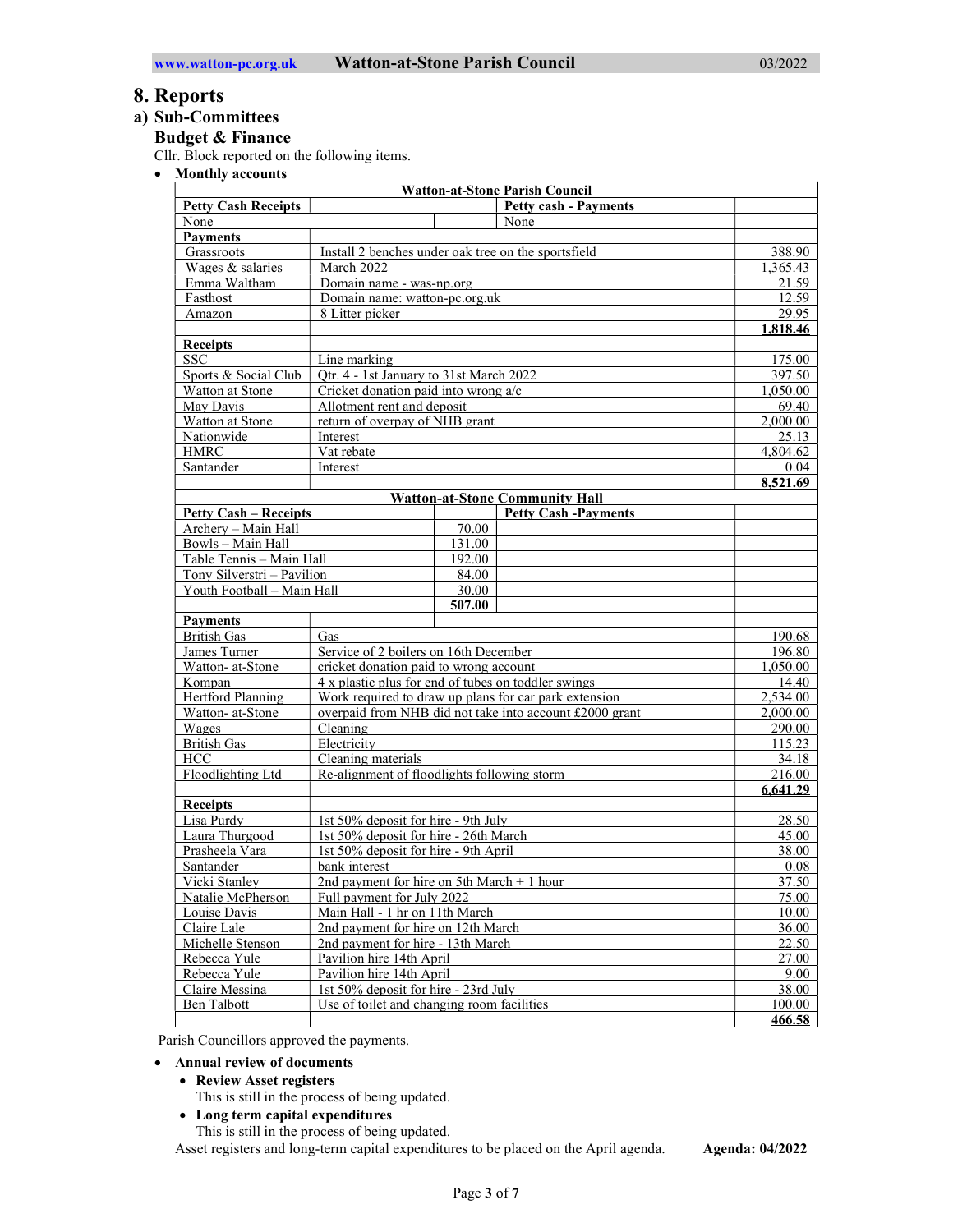Appoint auditor for the Internal audit of the Parish Council accounts for the year ended 31<sup>st</sup> March 2022

Parish Councillors agreed that Stuart McCash is appointed as the internal auditor of the Parish Council accounts.

The Clerk to arrange for the Parish Council accounts, for the year ending 31st March 2022, to be submitted to Stuart McCash for auditing. The stuart McCash for auditing.

Appoint auditor for the External audit of the Community Hall accounts for the year ended 31<sup>st</sup> March 2022

Parish Councillors agreed that McCash and Hay are appointed as the external auditor of the Community Hall accounts.

The Clerk will arrange for the Community Hall accounts, for the year ending 31st March 2022, to be submitted to McCash and Hay for auditing. Action: J. Allsop

#### SLCC – 2021-2022 National salary award

The National Joint Council (NJC) for Local Government Services has agreed the new rate of pay (an increase of 1.75%) applicable from 1st April 2021.

The Clerk left the room while this item was discussed.

Parish Councillors agreed it was appropriate to give the Clerk the backdated pay increase as she is paid in line with the NALC pay guidelines.

The Clerk returned to the meeting.

#### Community Hall Trustees

Cllr. Meischke reported on the following items.

• Energy supplier

The Clerk has signed a three-year contact, on behalf of the Community Hall Trustees, with British Gas Lite via broker John Molnar of Business Utility Renewals Ltd. These prices are lower than those originally quoted.

Gas contract

Three-year gas contract commences on 8<sup>th</sup> April 2022.

The standing charges are 45p, per day and the unit price 9.25p per kwh.

Electricity contract

Three-year contract commences on 26<sup>th</sup> April 2022.

The standing charges are 29.09p and the unit rate 28.75p per kwh.

Water

John Molnar (Business Utility Renewals Ltd) provided contract prices from 'everflow water' for both the Parish Council and Community Hall.

The price of wholesale services is the same as our current supplier, but the retail services are lower. The retail savings are approximately £15 for the Allotment water and £52 for the Community Hall. Cllr. Smith said that both the Parish Council and Community Hall had lots of billing problems transferring over from Affinity Water to Castle Water and these problems have only just been resolved. He suggested that we remain with our current provider. This was agreed by Parish Councillors. The Clerk to notify John Molnar accordingly. **Action: M. Smith** Action: M. Smith

#### Bike ramps

The bike ramps have been removed from site.

Caretaker

Cllr. Meischke e-mailed all Parish Councillors the caretaker job specification and advert. He received responses from Cllrs. Jancey and McCash Cllr. Jancey suggested that the probation period is increased from one to three months. This was agreed by Parish Councillors.

Cllr. McCash was concerned about risk assessment and insurance cover. Cllr. Meischke said that the Parish Council already has a risk assessment, which covers any worker plus anyone taken on would be required have their own risk assessment. Cllr. Meischke said that he had looked at our current insurance police and we are well covered for all aspects relating to volunteers and self-employed people working for the Parish Council or Community Hall.

• Cllr. Hammon arrived at 20.35

It was agreed that the closing date for applications will be Sunday 15th May. The caretaker advert be amended to show the closing date and three-month probation period. Copies placed on Facebook, the Parish Council website and notice boards and the April edition of the Parish News.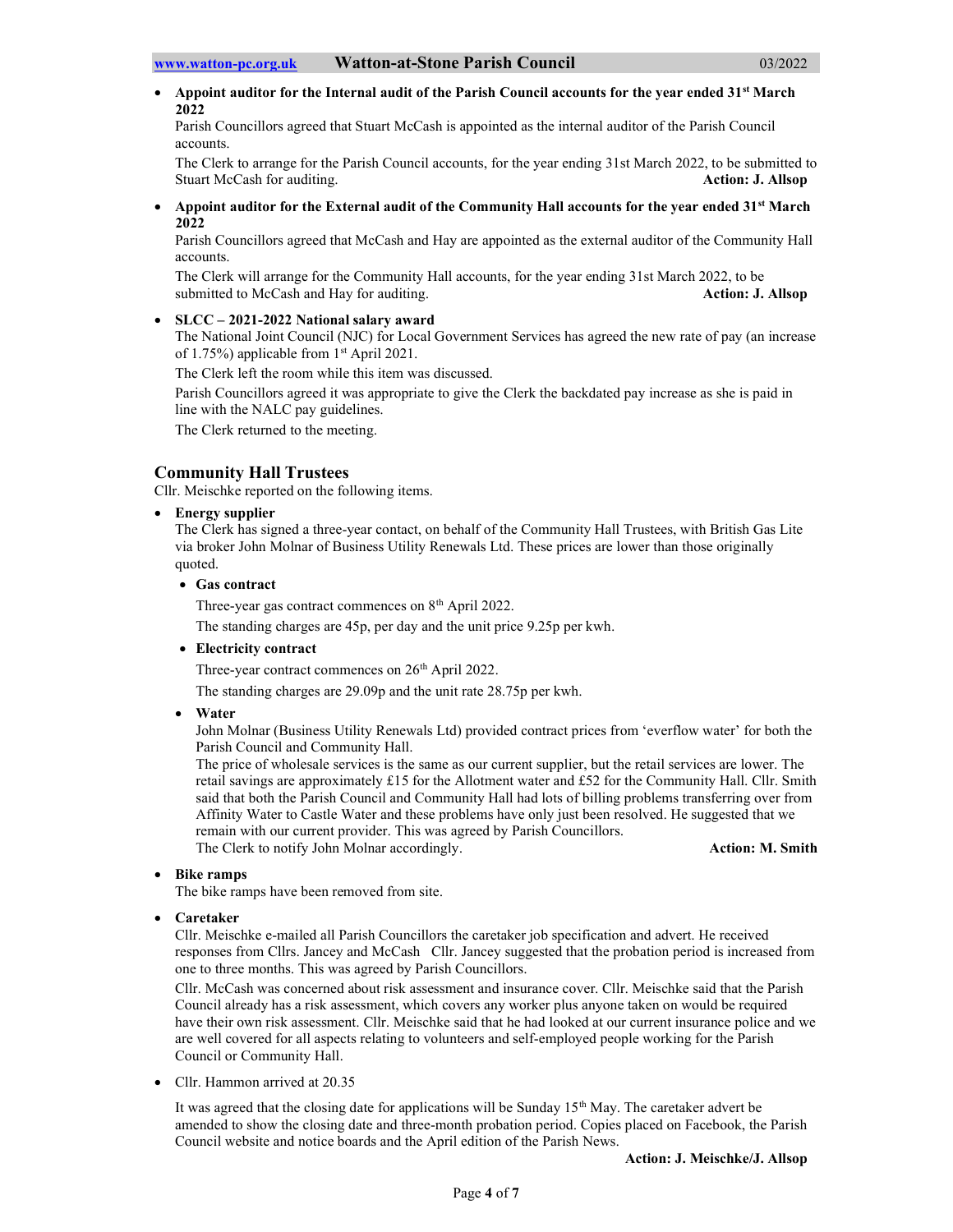#### Queen's Platinum Jubilee Celebrations

Cllr. Meischke set out the timetable for the Watton-at-Stone Parish Council jubilee celebrations as follows The event will be proceeded by the Village Fete on the Church field which will finish at about 16.30/17.00 once the field is clear it will become a Car park for the Event on the Sports field.

Both organisers can arrange to ensure both events are advertised in unison, can share the Bunting and flags cost and do everything to help it be seen as one Celebration.

Any local prize awards could be conducted in the evening.

The planned event will be free, bring your own Picnic to the field we will supply music and a live Band (Sofasonic) the Scouts will run a Barbeque and we will provide a 10-minute (max) Firework display.

The Planned Event timing will be:

19.00 Start, pre-recorded music starts

19.30 Barbeque starts

20.15 Presentation or/and other???

21.00 Sofasonic Live

10.00 Fireworks

10.15 Sofasonic Live

11.00 END

Cllr. Meischke asked Parish Councillors to e-mail him approval of the approximate costings listed below.

| <b>Action: Parish Councillors</b> |  |  |
|-----------------------------------|--|--|
|                                   |  |  |

| Fireworks             | £2500 |
|-----------------------|-------|
| Band and sound system | £350  |
| Extras for band?      | £200  |
| Stage and cover       | £390  |
| Bunting flags etc.    | £200  |
| Advertising           | £100  |
|                       |       |

Other items for consideration are

1. Ask for first aiders to attend

2. Set up in the Morning.

3. Check electrics required - Elliot Manarin to do

4. Do HSE risk assessment - 2 people (Trustees)

- 5. Rope of complete Cricket pitch & safety area for Fireworks.
- 6. Only Band, Scouts, management and disabled vehicle's allowed access to hall car park.
- 7. Alcohol will not be available to purchase on the field or within the Hall.
- Various volunteers from the village have come forward to help with the event.

Cllr Smith said he would talk to his daughter about the school input. Action: M. Smith

#### Area and Tennis court end ramp

Refer to item 5 b, Review of actions – Arrange for the purchase and fitting of two handrails for the new entrance onto the sportsfield.

#### Complaint about Mud between swings

Cllr. Meischke said he had received complaints from two mothers about mud from between the swing areas going onto the safety surface. A possible solution might be to put paving slabs down on the non-safety surface area, but it would be better to wait for the ground to dry out further before agreeing a solution. This item to be put on the May 2022 agenda. Agenda: 05/2022 Agenda: 05/2022

#### ECCP - EHDC update

Cllr. Meischke said that EHDC have conducted a survey re the ECCP (Electrical Car charging point). He said he spoke to the surveyor about various aspects of a grant being awarded. Grants would only be awarded to dual charging points, and it is unlikely that the charging point could be located near the boiler room cupboard and would need to be where the current disabled car parking space is located. This would mean the loss of two parking spaces, in what is already a very congested parking area.

Parish Councillors and the Trustees will need to consider if a ECCP installation would be cost effective. This item to be put on the May 2022 agenda. Agents and the May 2022 agenda: 05/2022

#### Sports clubs

Parish Councillors agreed that all sporting and hobby clubs in the village will be able to hold their AGMs free of charge in the Community Hall's Pavilion or meeting room.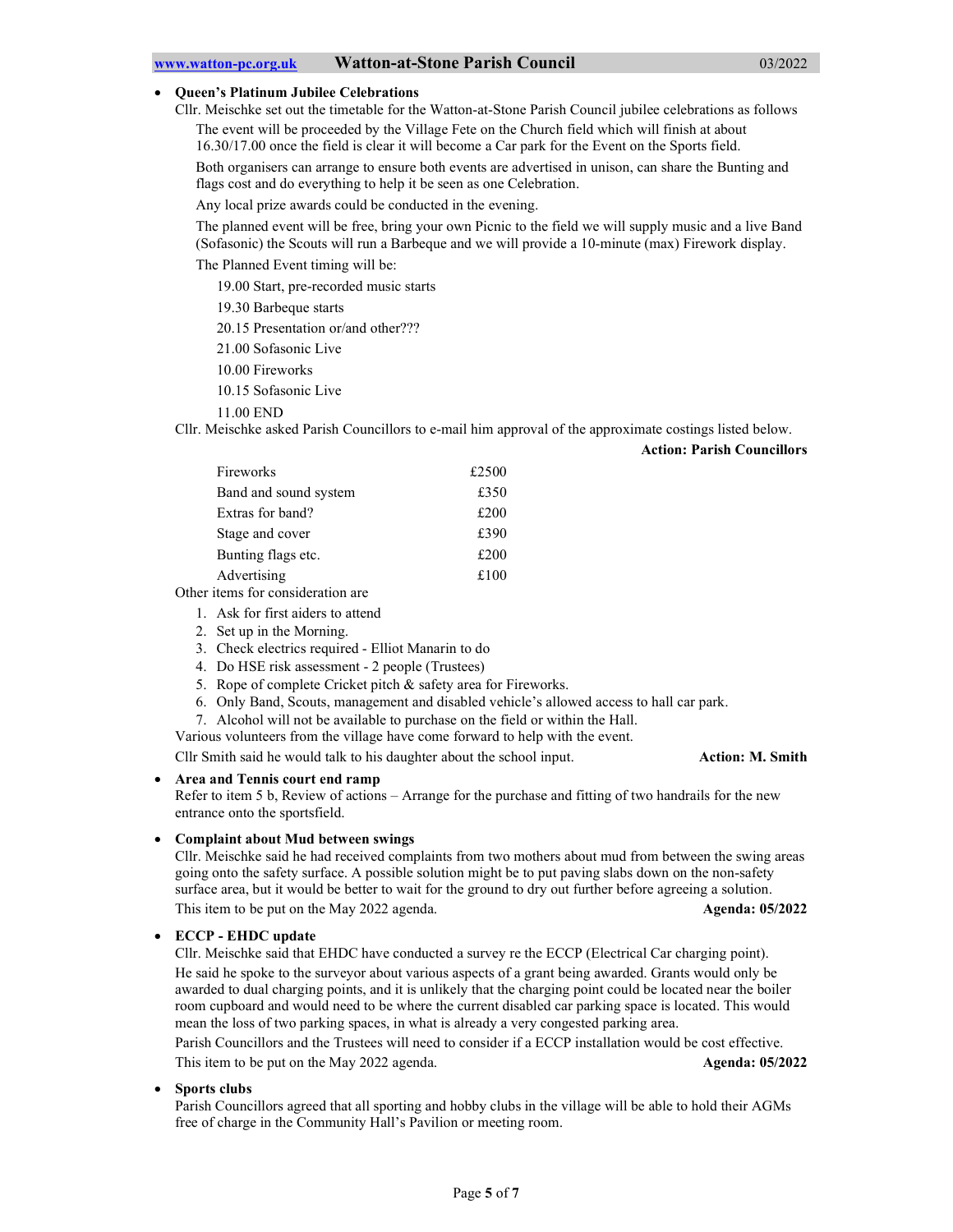#### Recreation and Amenities Sub-Committee

Cllr. Knight reported on the following item.

Storm damage to floodlighting units

The floodlights were knocked out of alignment during the recent storms. Floodlighting Limited Services Limited have realigned them at a cost of £180 plus VAT.

### Environment Sub-Committee

Cllr. Dinnin provided the following report for this meeting.

Allotments

E-mail sent to allotment holders about the hedge along Church Walk and keeping a one metre gap between their plot and the hedge.

• Cottage site

Tony Bradford reported to Cllr. Dinnin that Japanese Knotweed needs to be kept an eye on. It is not illegal to have it on your land, but it is an offence under the Wildlife and Countryside Act to let is spread onto another's land particularly causing it to grow in the wild. Under Schedule 9, penalties are £5000 or 6 months in prison.

He will go and check in a few weeks' time. This item to remain on the agenda under Environment Sub-Committee until resolved. Agenda: Env 04/2022

The Lammas steps

Cllrs. Jancey and Block very kindly went and cleared them and all looking very neat now - thank you very much.

### b) Routine Reports

i) Emergency escape lighting tests and manual alarm call tests

Cllr. Meischke continues to carry-out the emergency escape lighting and manual alarm call tests on a monthly basis. He also continues to inspect the hall regularly including running the water every 2-3 weeks to prevent the risk of legionnaires disease.

- ii) Gas and electricity meter readings Cllr. Meischke gives the Clerk gas and electricity meter readings at the end of each month, and she uploads these readings to the providers websites.
- iii) Weekly reports Fire Inspection and shower tests Done.

#### iv) Monthly village-report

Cllr. Smith completed the report on  $8<sup>th</sup>$  March 2022 and said that the village looks very good.

- Sportsfield
	- Grass  $-1/3$  grass,  $1/3$  plantain,  $1/3$  mud good.
	- Bottles and packaging around new benches
	- Outfield ready for cut

Frank Cooper be instructed to do this work. Action: J. Allsop

- Community Hall
	- Doors facing car park need some cosmetic work
	- Grass weeds growing through paving slabs
- Tennis courts
	- Resurfacing scheduled for court 'A;' court 'B' looks good.
	- Boundary fencing field side bulging outwards where players bounce off it.
	- Court edge leaves need clearing and grass needs spraying.

Frank Cooper be instructed to do this work. Action: J. Allsop

Cllr. Smith ended his report saying that it was a pleasure walking around the village and through the Lammas.

#### vi) Weekly sportsfield-report

Nothing to report.

#### vii) Weekly defibrillator inspection

Cllr. Meischke said that an e-mail was received from the National Defibrillator Network, otherwise known as 'The Circuit,' to inform us that our defibrillator was used on  $11<sup>th</sup>$  March and was now listed as unavailable. The e-mail went on to say that the ambulance service has recorded that someone was sent to fetch the defibrillator in an emergency, but this does not always mean that the defibrillator was used.

Cllr. Meischke checked the defibrillator, which showed that it had been taken out of its metal housing but had not been used. The Clerk then logged onto www.thecircuit.uk to update the defibrillator as working and available.